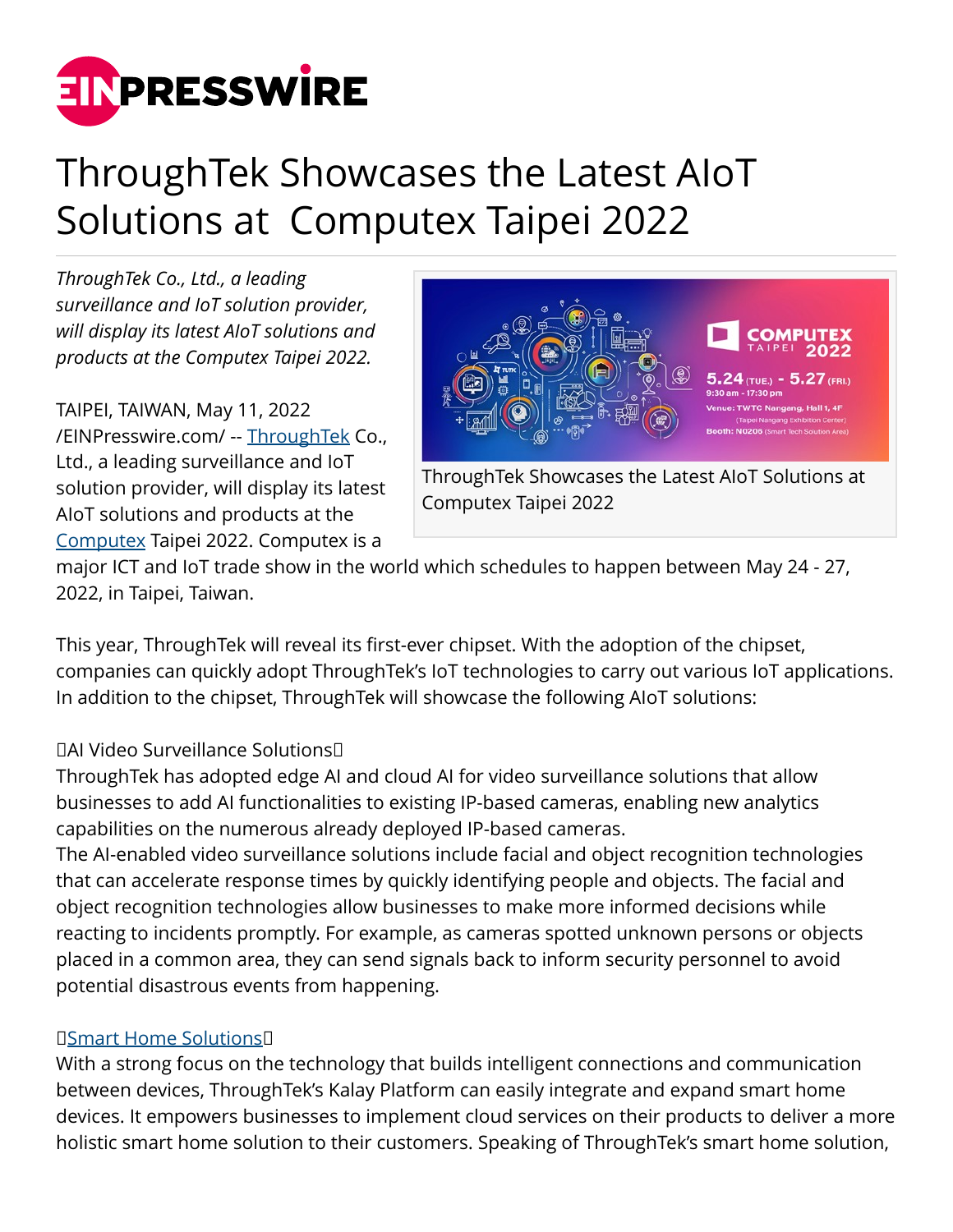one must mention its multi-functional, multi-purpose app, called Hausetopia. It allows users to manage and control various smart home devices coming from different brands and models through one single application. With a ready-to-use template, Hausetopia is a perfect application for businesses that is in urgent need of a ready-to-use application to shorten the services to market time. ThroughTek's smart home solutions also empower businesses to create customized services with a wide range of ThroughTek's IoT technologies and cloud-based platforms with ease.

## 【Cloud Video Management System (Cloud VMS)】

ThroughTek's Cloud Video Management System (Cloud VMS) is a web-based platform that allows security workers to check surveillance videos anytime and anywhere. With the help of ThroughTek's Cloud VMS, security workers can access real-time footage, store recordings, and playback recordings readily. It can also incorporate the WebRTC (Web Real-Time Communication) technology in the platform to enable security workers to view live feeds from the cameras on a webpage without installing any app or software. Also, ThroughTek's Cloud VMS consists of several practical features, such as smart search, share view, and cloud recording. With smart search, security workers can search for specific videos through tags or by uploading photos. This makes operations more efficient as it shortens the response time. Also, each channel of the Cloud VMS has a share link, allowing security workers to share the camera footage with authorized people. Lastly, ThroughTek's Cloud VMS comes with cloud recording storage spaces. Important event footage can be backed up in the cloud, so that security workers do not have to worry about video loss caused by a damaged device or device failure.

### 【Data / Device Management Platform (DMP)】

ThroughTek's Data / Device Management Platform (DMP) provides an excellent data management experience for businesses to collect, store, view data, and manage security surveillance devices remotely. Through this platform, businesses can control and check the realtime operating status of the IoT devices. In the event of safety or security threats, businesses can utilize this platform to effectively prevent incidents from getting worse. Furthermore, businesses can define their own data analysis' criteria such as frequency, scheduling, formulas, and check the live stats of the IoT devices with graphs and charts. This enables businesses to gain useful insights and make informed decisions at a faster rate. Lastly, DMP can also connect with other ThroughTek's platforms such as VSaaS PaaS to support video-related applications.

# 【Video Surveillance as a Service PaaS (VSaaS PaaS)】

ThroughTek's Video Surveillance as a Service PaaS (VSaaS PaaS) offers cloud recording and cloud storage services. It offers a variety of flexible subscription packages for cloud recording and storage services, including full-time/event-based recording, 30-second event recording, and 7- or 30-day recording. Businesses can select plans that suit their needs, or they can customize their recording plans. For example, once a business proposed a 14-day recording plan with storage limitations, ThroughTek can then provide corresponding services to cater to their needs. At the same time, businesses also have the flexibility to come up with customized recording plans for their end-users to choose from.